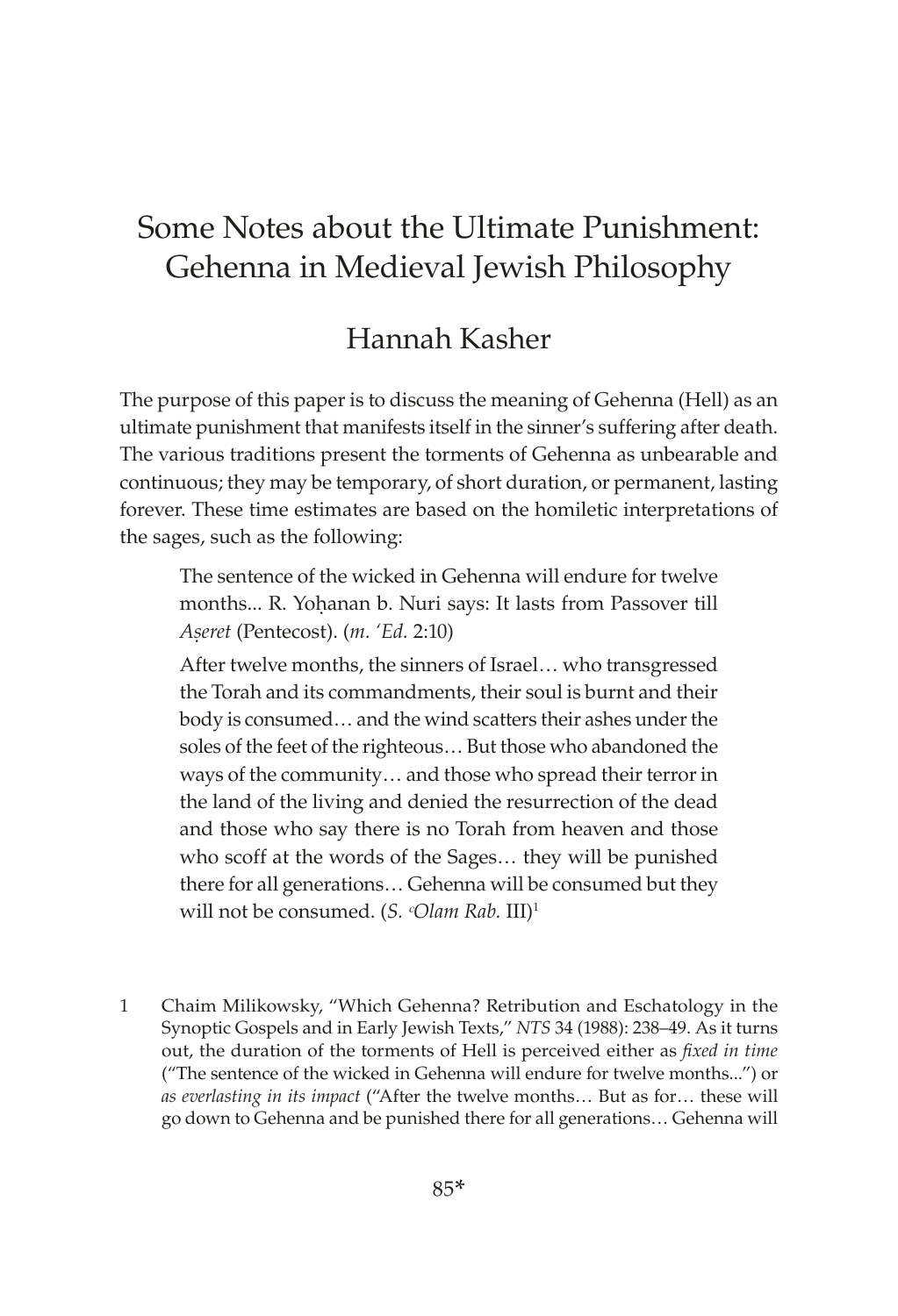These excerpts suggest that the initial torment in Gehenna lasts up to a year. Afterwards those punished in Hell are split into two groups. The ordinary transgressors shall be ashes under the soles of the righteous, while the rebellious sinners shall continue to be tortured in hell forever.

Usually portrayed as the opposite of *Gan Eden* (Paradise or Heaven), the Gehenna owes its justification to human discomfort with the dubiously moral nature of this world. This discontent may assume either or both of the following states of mind:

1. This world is full of suffering and does not offer us a gratifying life. It is therefore expected that after leaving this wretched, miserable world, the good and omnipotent God (assuming that indeed, He exists) shall provide us with compensation in a different kind of world, a world to come that is "wholly good" and "wholly long." From this perspective, the notion of Gehenna in the afterlife is unnecessary: its torments cannot solve the problem of suffering in *this* world.

2. In this world there is no justice. Not only is it full of suffering (which cannot be explained only as punishment) but it allows the wicked to live happily. Saddened by this state of affairs, the prophet Jeremiah famously posed the question: "Wherefore doth the way of the wicked prosper?" (Jer 12:1). The God of justice, who is omnipotent, is supposed to solve this problem. The hereafter is supposed to function as just retribution, offering bliss as a reward to the righteous and inflicting suffering on the wicked as a punishment for their sins.

Hence the world to come as a whole is supposed to function either (1) as a compensation for the suffering in this world; or (2) as a retribution. Only in the second case will it include Gehenna.

To clarify the difference between these two objectives (compensation and retribution), let me present a chart that specifies the four theoretical possibilities of the nature of the next world in relation to the righteous and the wicked:

be consumed but they will not be consumed…"). See also Dan Cohn-Sherbok, "The Jewish Doctrine of Hell," *Religion* 8 (1978): 196–209.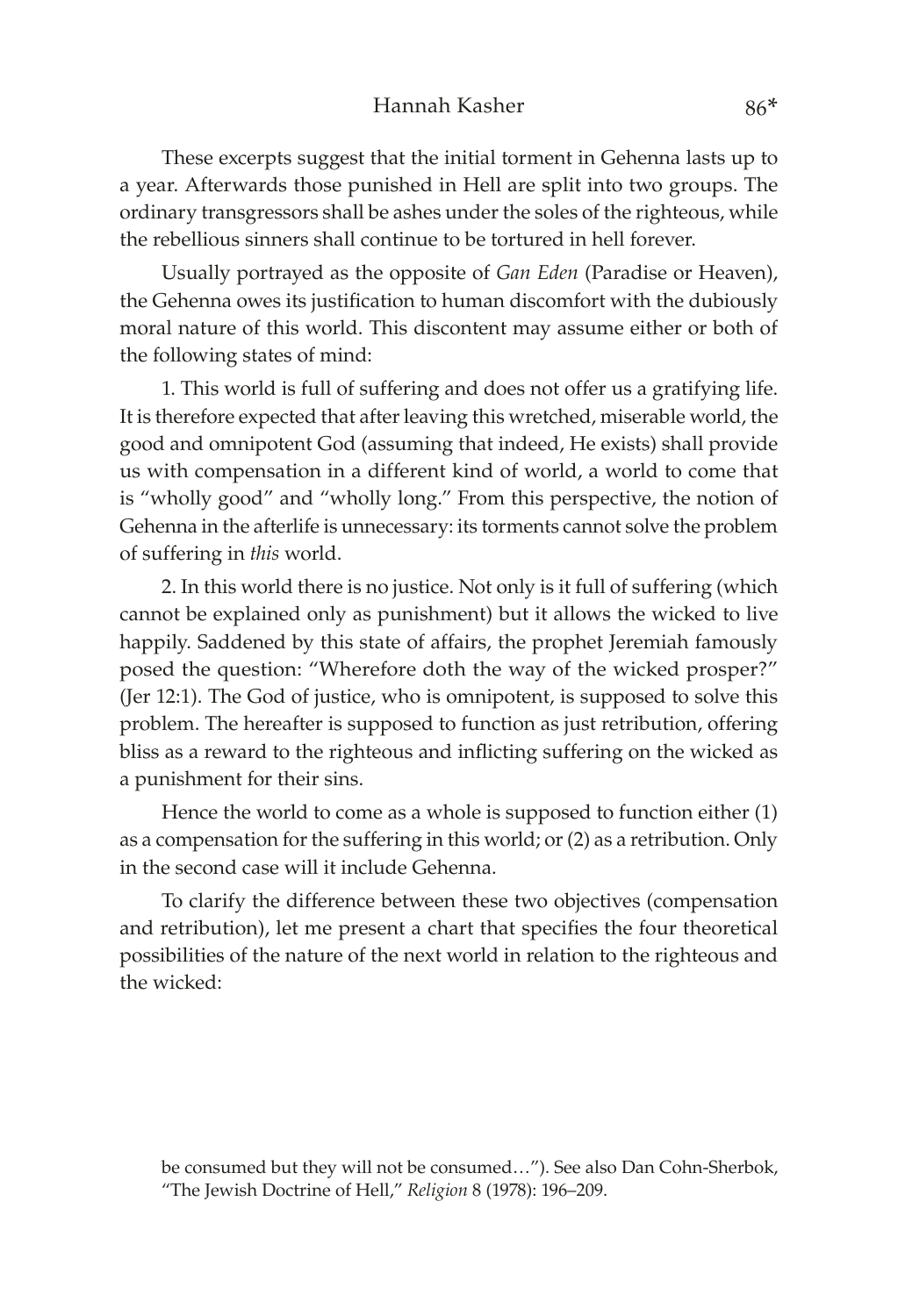|    | For the Righteous | For the Wicked | Characterization            |
|----|-------------------|----------------|-----------------------------|
| 1. | Bad               | Good           | a world of injustice        |
| 2. | Bad               | Bad            | a world that is wholly evil |
| 3. | Good              | Good           | a world that is wholly good |
| 4. | Good              | Bad            | a world of justice          |

The first two worlds, (1) "a world of injustice" and (2) "a world that is wholly evil," do not meet our expectations, so we need not assume their existence in the hereafter. The last two worlds, (3) "a world that is wholly good" and (4) "a world of justice," are the competing candidates for the ideal world. "A world that is wholly good" is supposed to compensate for the suffering in this world, whereas "a world of justice" is supposed to distribute reward and punishment, thereby making up for the injustice that is prevalent in this world.

For the purpose of the discussion I will first review, with much simplification, the purposes and justifications given for punishment in general, insofar as they are relevant to the notion of Gehenna. Punishment of this sort consists of making wrongdoers suffer. Yet in itself, causing suffering is improper and morally wrong. So inevitably the question arises: how do we justify the very act of punishing? The conventional justifications of punishment are represented by two separate schools of thought, each subscribing to a different major value.

For the utilitarian-consequentialist school what is proper is what is likely to result in benefit. Accordingly, the suffering involved in punishment is justified as a contribution to future life, whether of the sinner or of society as a whole. This school stresses deterrence as an important factor. When punishment becomes known to the public, it is supposed to benefit the entire society: "And all the people shall hear, and fear, and do no more presumptuously" (Deut 17:13). In itself, deterrence is educational for the wrongdoers. The threat of further suffering, should they repeat their evil doings, is a helpful measure of restraint. When this school of thought metaphorically associates sin with spots and filth, it conceives of punishment as a beneficial and effective act of cleansing.

For the other, deontological school of thought, the "proper act" signifies a purposeful value that is absolutely binding and incontestable. Thus, for instance, one should treat others justly or keep one's promises and threats even when such acts involve no benefit whatsoever. As far as punishment is concerned, the deontological school characterizes it as retribution. Accordingly,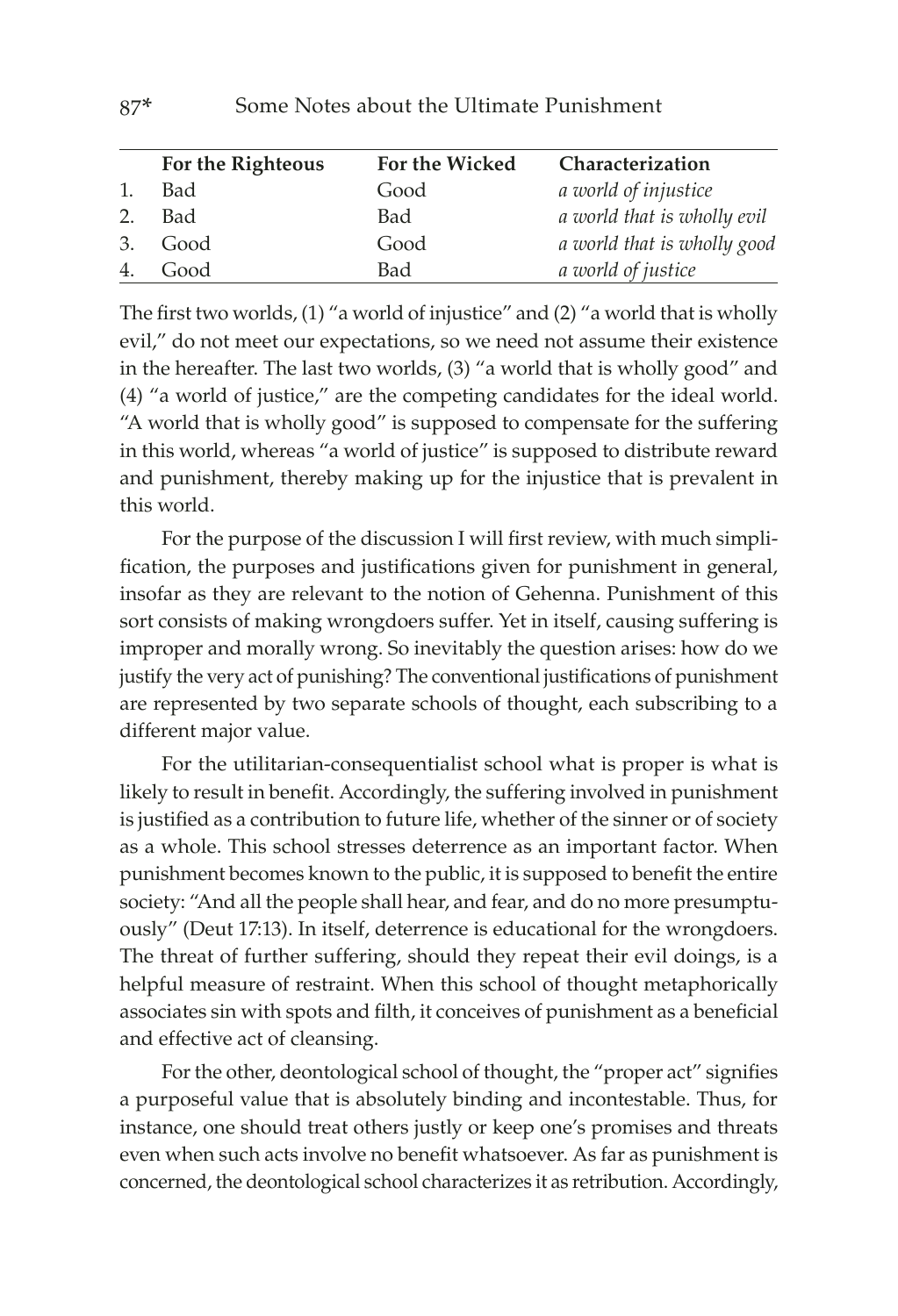punishing is viewed as a fair and necessary course of action that serves as an integral component of retributive justice. Just as the righteous are supposed to be rewarded for their good deeds, so the evil-doers are supposed to be punished for their misdeeds.

In principle, Gehenna as punishment in the afterlife fits the general approach of the deontological school, according to which the Almighty is mainly the God of justice. Side by side with Paradise, which provides appropriate reward for the good deeds of the righteous, there must be Hell, where the wicked who have prospered on earth are duly punished. Since the Supreme Judge is omnipotent as well, He must not allow the righteous and the wicked to enjoy their life to the same extent, regardless of the quality of their respective conduct, without eventually holding them accountable for their actions. In contrast, the utilitarian-consequentialist school of thought, which presents God as the incarnation of goodness—God who is good and does good to all—may find it difficult to justify the divine condemnation of sinners to Hell if this is not beneficial to anyone on earth.

To summarize the points I have made so far: Hell functions as a punishment after death and the very assumption of its existence signifies dissatisfaction with the various punishments meted out in this world – whether by human hands or from Heaven. Since punishment on earth is only partial, letting the sinner get away with some of the consequences of his wrongdoings, Hell is supposed to resolve the problem of justice categorically, in conjunction with Paradise, which provides *full* compensation for the righteous for their good deeds on earth. For in *this* world, reward is as partial as punishment.

Although it is tempting to talk about the fascinating, graphic accounts of Hell, this is beyond the scope of this paper. My goal is to discuss the moral issue of Hell along with the problems it entails, in reference to the two above-mentioned schools of thought. To this end, I will present two opposing approaches to the Gehenna phenomenon in Jewish thought: on the one hand, a deontological approach, which places the notion of justice at its center, thereby sanctioning utmost suffering in eternal hell, and, on the other hand, a utilitarian approach, for which the notion of hell is inconceivable as it produces no benefit.

A salient representative of the deontological school may be R. Saadia Gaon, a halakhist, exegete, leader, and philosopher, who lived in Egypt and Babylonia in the 9th century c.e. Saadia's famous book in Jewish philosophy was original ly

\*\*\*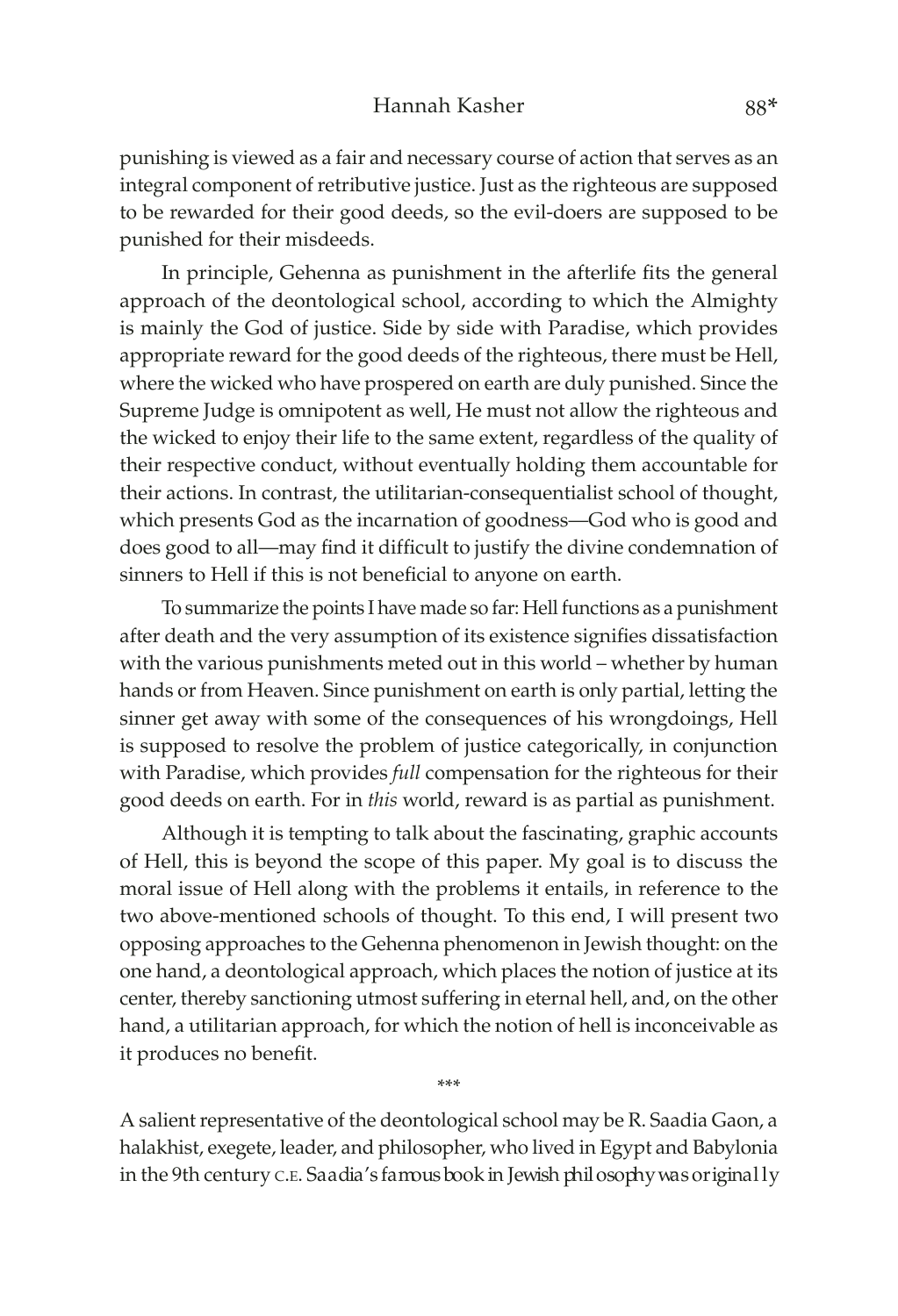composed in Judeo-Arabic and was entitled *Kitab al-Amanat wal-I'tikadat* (*Beliefs and Opinions*).2 Historically, Saadia has been associated with a philosophical group that flourished in the culture of the Muslim environment. The members of this group, which was called *Mutazilah* (those who "withdraw" [from worldly pleasures, evil, certain other groups]), defined themselves as "People of Divine Unity and Justice" (Ahl al-Tawhid wal-'Adl).<sup>3</sup> For our purposes, this group is important not because of its emphasis on monotheism (divine unity) but on account of its doctrine of retribution and justice, which served as the central value of this group. In Saadia's system, retribution appears as an act of returning good for good "which reason prescribes" and as the ruling that what is given to someone in exchange for his effort is incomparable to what is given to someone who has done nothing to deserve it. Thus he argued that when God wanted to grant humans the world to come, which is wholly long and wholly good, He preferred to do so with the view of rewarding the righteous for their good deeds rather than gratuitously, as a free gift. This, then, is why God gave man (Jews) His commandments (*Beliefs and Opinions*, III, Int.). In addition to stressing the "reward" aspect of retribution, Saadia also lays emphasis on the justification of punishment. Already, in the introduction to his *Beliefs and Opinions*, he indicates that one of the purposes of the work is to provide a compelling answer to the individual "who sees evil doers who are not punished."

A separate chapter (IX) "On Reward and Punishment in the Future World," is devoted to matters of Hell, alongside those of Heaven. In Saadia's system, the world to come, which is the world of justice, will contain the

- 2 Subsequent citations of this work are taken partly from Alexander Altmann's translation, selections of which are incorporated in Hans Lewy, Alexander Altmann, and Isaak Heinemann, eds., *Three Jewish Philosophers* (Harper & Row, New York 1960). Citations from chapters excluded from that book are taken from Saadia Gaon, *The Book of Beliefs and Opinions*, trans. Samuel Rosenblatt (New Haven: Yale University Press, 1948). The Arabic words are based on Rabbi Yosef Kafih's Arabic-Hebrew edition of this work (Jerusalem: Mossad ha-Rav Kook, 1970).
- 3 The *Mutazilah* was part of the Kalām; see Sarah Stroumsa, "Saadya and Jewish 'Kalam,'" in *The Cambridge Companion to Medieval Jewish Philosophy*, ed. Daniel Frank and Oliver Leaman (Cambridge: Cambridge University Press, 2003), 71–90; Binyamin Abrahamov, "The Creation and Duration of Paradise and Hell in Islamic Theology," *Der Islam* 79 (2002): 87–102.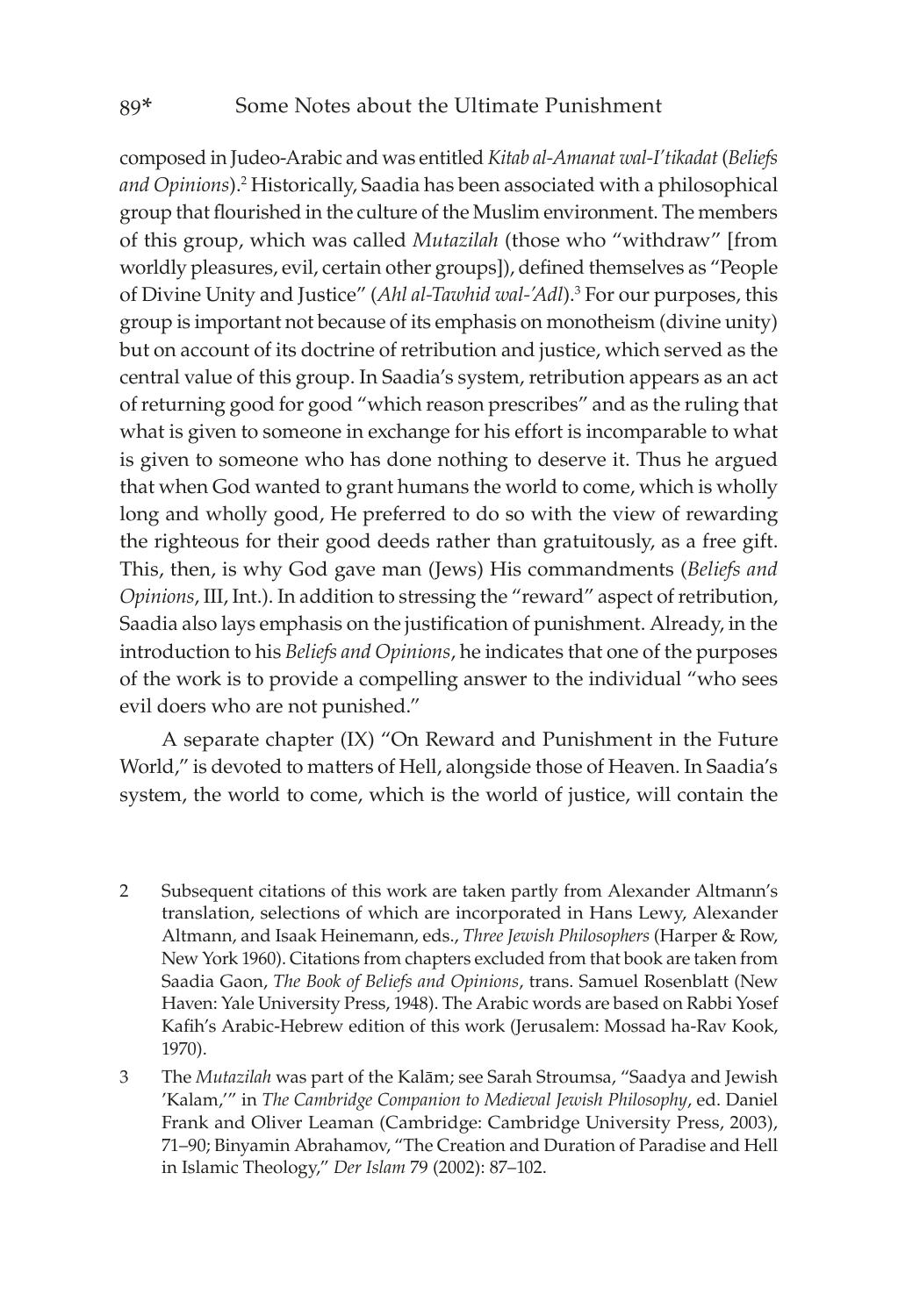torment of punishment as well as the delight of the reward, both of them lasting forever.

At first, this chapter lists all the reasons why it is necessary to have a wholly good world to come which balances human suffering in this world. From what follows, however, it seems that compensating the suffering individual is not enough; it is necessary to bring to justice the person who has caused the suffering. Here Saadia moves away from describing the next world as compensation or reward to draw attention to Gehenna as a punishment meted out by "the God of justice." The complaint that in this world the abusers and their victims sometimes share the same fate ("we find that people treat their fellow-men wrongfully, and the wrong-doer as well as the wronged may live either in happiness or in misery, then both die") is accompanied by the acknowledgement that sometimes the believers, of all people, are those who suffer most in this world while the heretics prosper. Although apparently such injustices may be remedied by court sentencing, Saadia clarifies that this is not sufficient to fulfill all the requirements of justice because capital punishment—the most extreme form of punishment—is meted out to the killer of one person as well as to a serial killer. Justice then requires a further form of punishment and the future Gehenna is supposed to encompass numerous degrees of punishment and be potentially infinite in order to accommodate the wide spectrum of human evil.<sup>4</sup> Indeed, later on Saadia adds another explanation why Hell is everlasting.<sup>5</sup> In a discussion devoted to "the necessary assumption of the perpetuity of the reward in hereafter of the righteous and of the punishment of the sinful" he introduces a possible fundamental question about Hell:

Now someone might perhaps remark, "I consider such a policy quite proper in the case of the reward of the righteous, since that consists of well-being and bliss and bestowal of favors [which are compatible with the nature of God]. However,

4 On this point Saadia shared the view of the *Mutazilah* and disagreed with Orthodox Islam; see Israel Efros, *Medieval Jewish Philosophy: Systems and Problems* (Tel Aviv: Dvir, 1965), 174 (Hebrew). Since infinity is the essence of Heaven and Hell according to Saadia's system, the questions of why hell is necessary and why it is necessary to have infinite punishment are sometimes identical. Compare Dror Ehrlich, "The Justification of Punishment in Saadia Gaon's Discussion of Hell," *Tarbiz* 79 (2010): 249–62.

<sup>5</sup> Chapter IX, 7.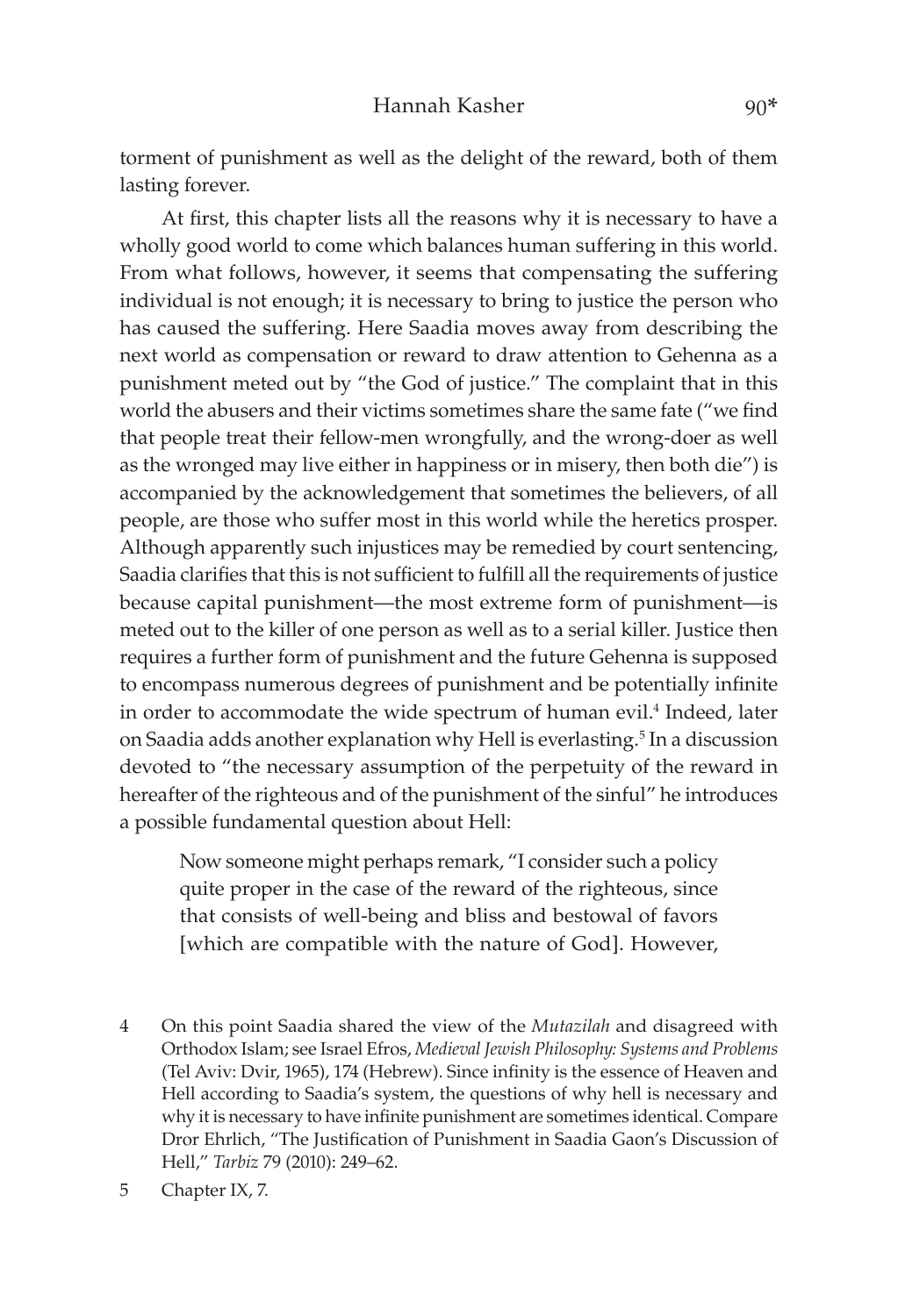when it comes to punishment and condemnation of perpetual hell-fire, I see therein a mercilessness and cruelty which do not tally with God's nature."

In this context, Saadia expresses awareness of the asymmetrical relations between reward and punishment in divine retribution. This glaring disproportionality is challenged on theological grounds: the Almighty is not only a prudent God of justice but also a benevolent God, who mitigates judgment with mercy. Saadia resolves this apparent paradox by saying that if Hell was not an exceedingly intimidating punishment, the wicked would excuse their misconduct by arguing correctly that the threat and promise of the afterlife was not sufficiently convincing to deter them:

This is why God made the torment of the hereafter limitless, employing the strongest possible deterrent that leaves no loophole for anyone. And once He has thus employed the most forcible means of intimidation and they still do not heed the warning, it would not be proper for Him to go back on His threats against them and belie His own word. On the contrary, in order to prove the truth of His word and His statement, it is necessary for Him to subject them to perpetual torment, for which they have only themselves to blame, on account of their rebellion against God and their denial of Him. This threat is, on the other hand, an act of kindness on the part of God, since His aim in warning them against everlasting punishment is to put them in the proper state of mind for serving Him… Next let me assert that Scripture, too, confirms the view [that the retribution in the hereafter] is everlasting. This is evident, first of all, from its statement: "Some to everlasting life, and some to reproaches and everlasting abhorrence" (Dan 12:2).

In contradistinction to the accusation that through His severe punishment God causes evil (suffering), Saadia shifts the responsibility for limitless suffering to the sinner alone, for it is he who has brought the suffering on himself in the first place. He then goes on to say that the sinner's punishment is analogous to various nuisances that are simply the natural outcome of careless conduct: "If a person goes out at night and falls into a well, or eats food at the wrong time or uses as medicine something that is harmful, or the like [he has only himself to blame for it]."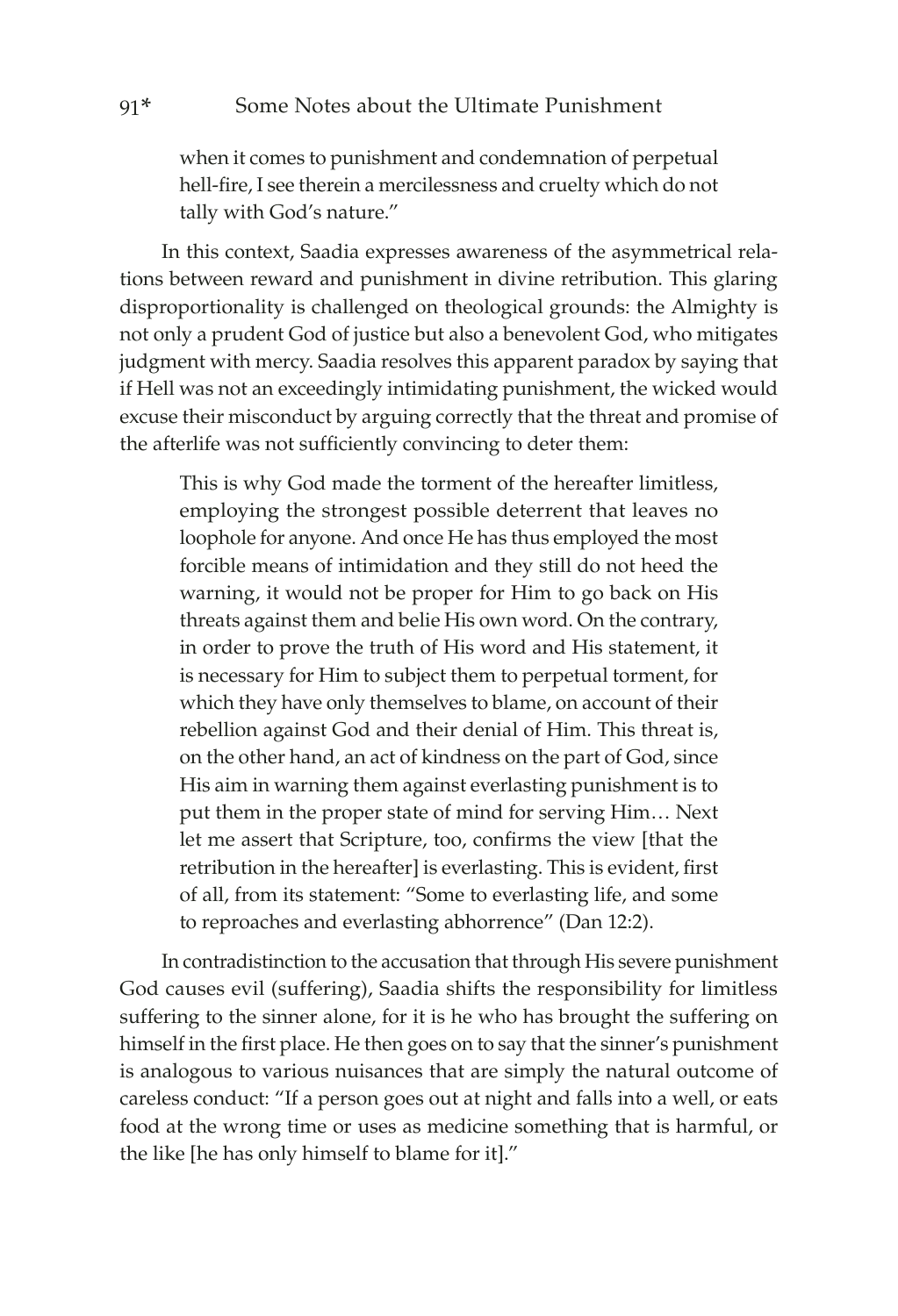#### Hannah Kasher 92\*

This analogy raises a certain difficulty. It assumes that one should not challenge the fairness of divine judgment just as one should not challenge the morality of natural causality. It seems, however, that his analogy might actually expand the need to justify the good God for it implicitly raises the question whether there is a moral justification for the pain or suffering that follow naturally from the mere failure to exercise caution and be on the alert.

Saadia justifies the existence of Gehenna not only within a strictly theological context but also in another context, where he describes characteristics that seem to raise doubts about his anthropocentric approach. These characteristics are of man's weaknesses: his limited dimensions, the brevity of his life, his frailness and physical weakness, his diseases, his vulnerability, his harmful lusts, and finally the Torah-ordained sentencing of capital punishment for certain iniquities and the divine retribution of Hell. The rationale for these diverse shortcomings is that eventually they are all meant *le-ûov lo*, to do him (the human being) good. Thus, capital punishment falls under the category of "this is for his own good," whereby the benefit applies not to the punished individual but to humankind. Similarly, Saadia justifies future suffering in Hell on the following grounds:

I wondered, moreover, how it came that God had prepared for man painful torment and perpetual sojourn in hell-fire. But I noted that that contrasted with the promise of perennial delight and reward. Also were it not for these two alternatives, there would have been nothing to imbue man with ether aspiration or fear, as Scripture says: "Some to everlasting life, and some to reproaches and everlasting abhorrence" (Dan. 12:2). [IV, 2]

Thus, Saadia's justification consists of two parts. He first softens the difficulty by showing how perpetual torment is balanced by perpetual delight and then makes the point that the anticipation of a world to come lasting forever is necessary for imbuing man with aspiration and fear.

It seems, however, that before reaching any conclusion about Saadia's approach, we must cautiously ascertain whether his above-mentioned justification of the torments of Hell is sufficient to confirm that in this context he actually turns away from the deontological school in favor of the approach cultivated by the utilitarian-consequentialist school.<sup>6</sup> For this purpose we must bear in mind the following points: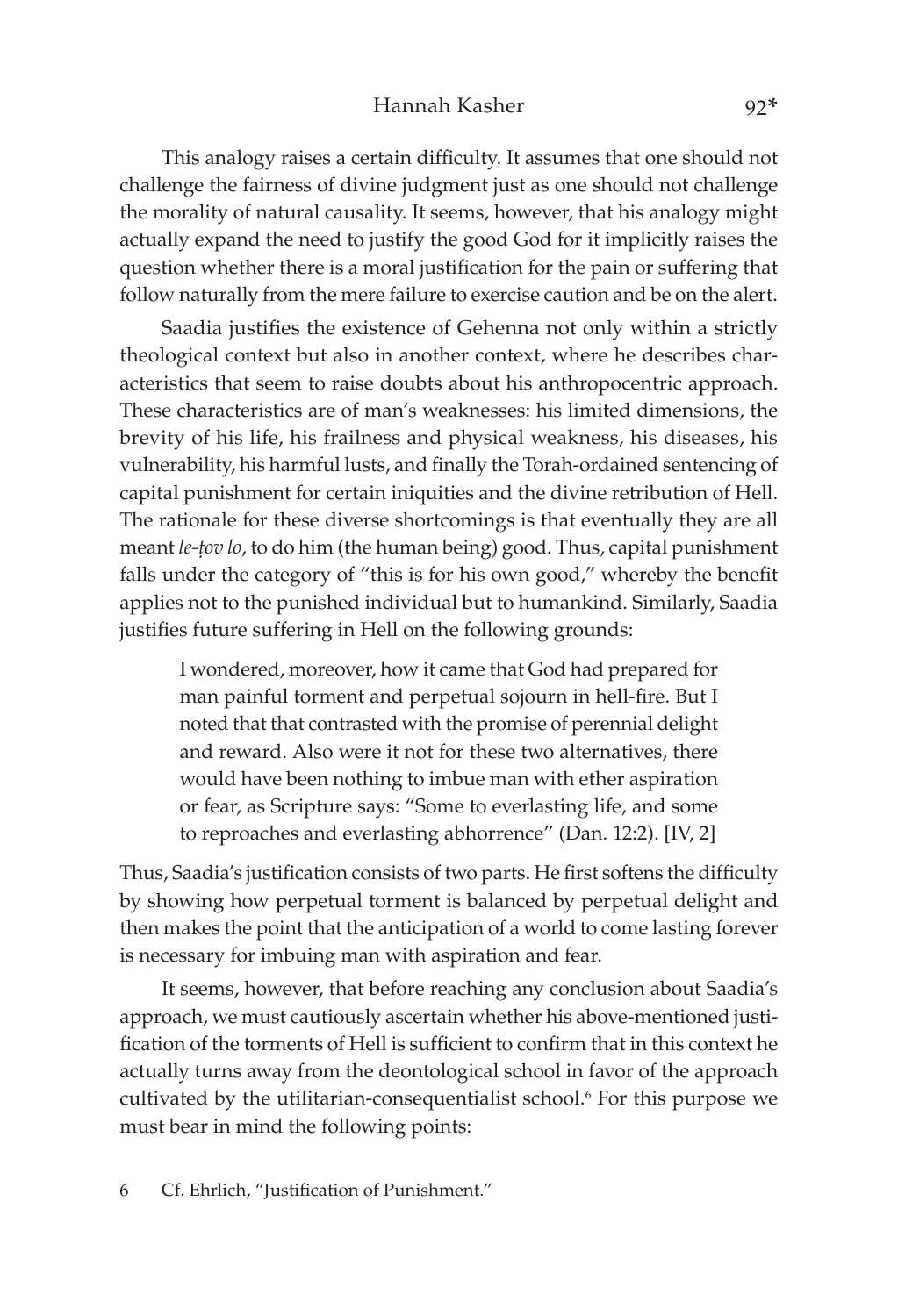#### 93\* Some Notes about the Ultimate Punishment

(1) *The context*. As already suggested, Saadia argues for the necessity of envisioning Hell as the incarnation of infinite punishment by insisting that divine retribution must fit the entire spectrum of sinful behavior (IX, 1). The contexts where he associates Hell with deterrence (IV; IX, 7) are different. In the first one, Saadia argues that since man is the center of the universe, it is reasonable to assume that in the providential course of events every occurrence is meant for his own good. In the second, Saadia posits a theological difficulty. How can we possibly assume that the good God exercises extreme punitive measures that doom the sinners to infinite suffering? The explanation offered here is consistent with the statement that God is kind and merciful. Hence the deterrence argument clarifies that perpetual punishment in Hell is likely to benefit humans.

(2) *The fairness inherent in the deterrence*. Saadia adds that deterrence rules out the possibility that the sinners would find excuses for their behavior. In another context he says similar things to justify addressing and chastising heretics, even though it is obvious all along that these appeals would be of no avail:

If God had not sent any mission to the unbelievers… that would have furnished them with a good alibi. For they might have said: "If a prophet had come to us, we would have believed him." (IV, 5)

This approach to deterrence is compatible with the deontological view and its insistence that retributive justice is fair.

(3) *The duty to carry out the threat*. One of the important components of the deontological outlook is the duty to keep one's word and to carry out promises or threats at any cost, even if doing so involves more harm than good. In the given case, the benefit of Hell-oriented deterrence arguably lies in the threat itself. Those warned of the torments of Hell have no way of knowing whether Hell actually exists, so that the threat of Hell can be treated as nothing more than an educational myth. Yet Saadia adds a typically deontological justification of the punishment of Hell: "It would not be proper for Him to go back on His threats against them and belie His own word. On the contrary, in order to prove the truth of His word and His statement, it is necessary for Him to subject them to perpetual torment…" (IX, 7). Keeping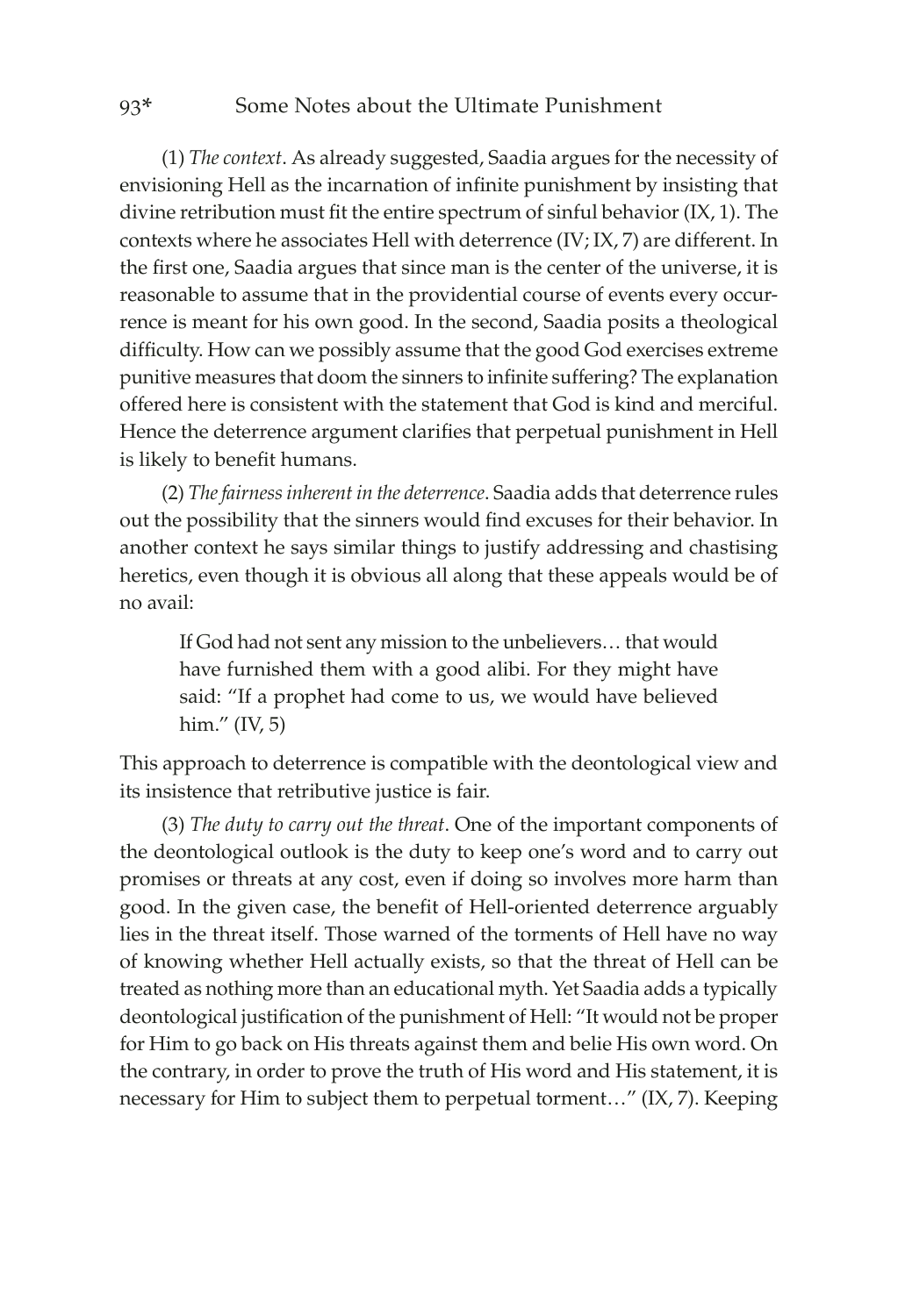#### Hannah Kasher 94\*

promises or threats is therefore a value in and of itself, and it is inconceivable that God would violate it by being unfaithful to His own words.<sup>7</sup>

Thus it seems that although Saadia recognizes the deterrent benefit of Hell, the justifications he offers for the punishment of Hell are in line with the deontological doctrine of retributive justice.

\*\*\*

Let us now turn to the punitive approach adopted by the Aristotelian utilitarian-consequentialist school of thought. An outstanding representative of this school is Maimonides, who was challenged by the incorporation of the concept of Hell in the Jewish religious heritage. I would like to preface my clarification of his own approach to the question of Hell with the following interrelated remarks:

1. Maimonides associated the good with existence and, conversely, privation or nonbeing with evil. Accordingly, he maintained that evil and suffering are but privations. Poverty is a lack of possessions, sickness is a privation of health, and so forth. By the same token, eternal existence is the ultimate good, whereas the absence of existence is the greatest evil.

2. Maimonides' conception of punishment is clearly utilitarian.<sup>8</sup> In his opinion, the punishment meted out by the ideal leader must be guided by a sense of "the great benefit that many people will derive" from it (*Guide* I, 54). Just as a deontological approach requires the fulfillment of some value (in our case, justice), even if this does not bring any benefit, so a utilitarian like Maimonides may suggest performing a useful deed even if it is liable to violate justice. A good example of this principle is the justification of collective punishment on the grounds that it produces deterrence. Maimonides invokes this principle in reference to two biblical accounts: punishing the iniquity of the fathers upon the children in the case of 'ir ha-niddahat, an "idolatrous city" (I, 54), and the annihilation of Amalek as a collective punishment that will prevent tribal loyalty to a wicked man (III, 41). On the other hand, a prescription to cause harm or suffering strictly for the sake of retribution,

- 7 Significantly, Saadia's fidelity to the principle that God keeps his word is also manifested in a polemical context where, by relying on the very same principle, he refutes the argument that the Old Testament was annulled and Moses replaced by Muhammad.
- 8 Jacob Bazak, *Punishment Principles and Application in Israel and in Jewish Law* (Jerusalem: Dvir, 1981) (Hebrew).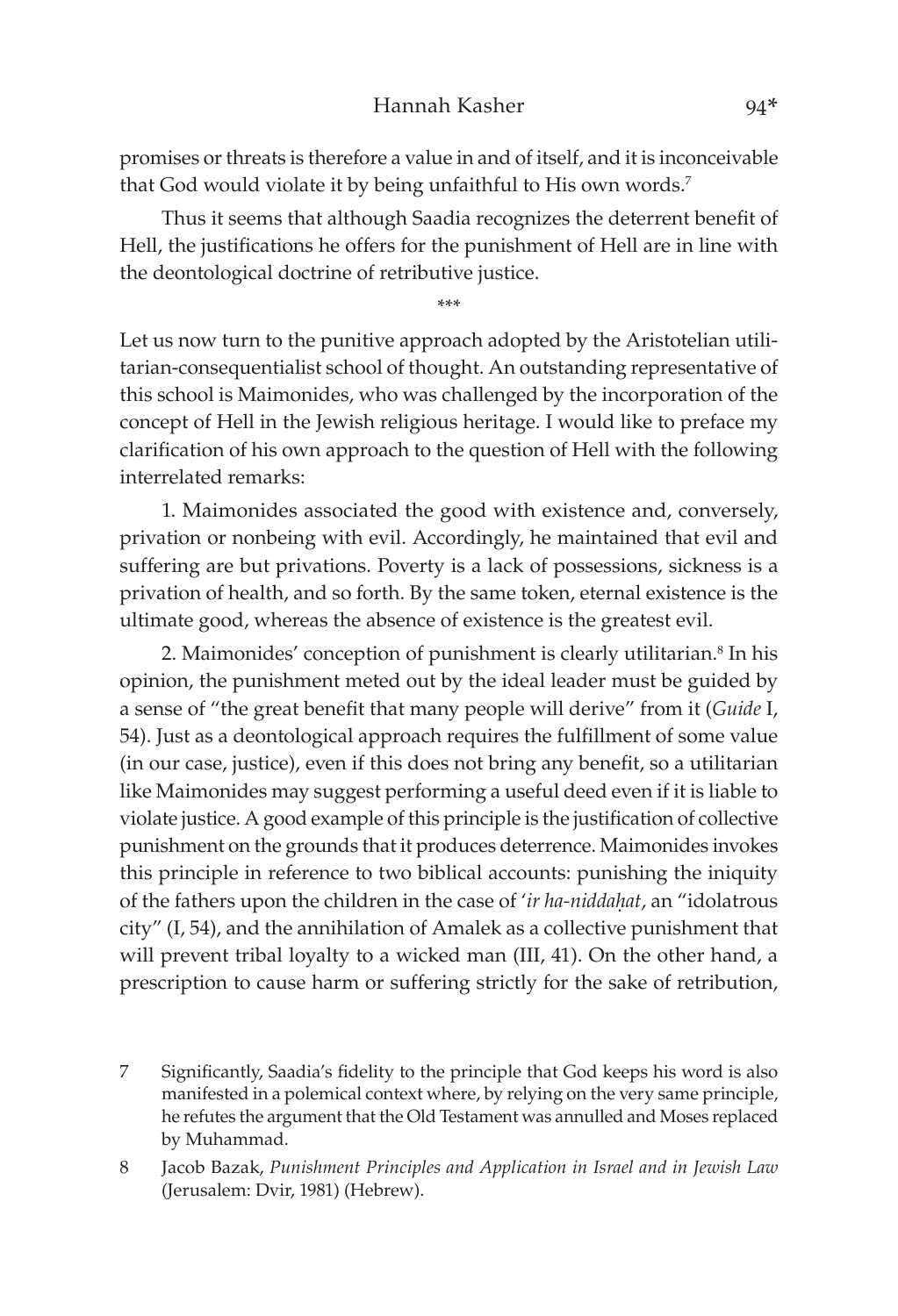without deriving any benefit from such acts, seems to be incongruent with his teaching.

Let us now turn to the concept of Gehenna in Maimonides' teaching. While Saadia viewed the world to come as an eschatological period of retribution for the righteous and the wicked alike, in Maimonides' system, the world to come (1) has a biographical meaning: it follows immediately after one's death rather than marking the historical End of Days; and (2) has only a positive meaning. For Maimonides the most severe punishment to be inflicted on the sinner is withholding his share in the world to come, that is, denying him eternal existence in the afterlife:

The reward that is prepared for the righteous in the life of the world to come is life without death, and good without evil…. The punishment (*pera'on*, lit. payment) of the wicked is that they do not merit this life…. The worst punishment (*neqamah*, lit. revenge) possible for the soul is to be cut off, not meriting life in the world to come. This refers to the destruction of the soul which was described by the prophets in figurative terms as *be'er shahat*, "the Pit of Destruction," *avadon*, "Destruction, *tofteh*, "the Fire Pit" or "the Hearth," and *alukah*, "the Leech." All the terms used to portray destruction and obliteration are applied to the cutting off of the soul, for it is the final destruction. After this, there is no renewal and the loss is irretrievable, never to be restored. (*Hil. Teshuvah* [Laws of Repentance], VIII, 1–5)

Maimonides uses the terms *neqamah* and *pera'on*, to signify negative retribution, namely punishment. The "worst punishment possible" is denying the wicked their share of the world to come and as a result totally cutting off (*Karet*) their soul from its source of immortality. In fact, the mortality of the sinner's soul is a natural consequence of his failure to attain the true knowledge of God in this world. Such blatant absence of mental/spiritual achievement entails an absence of reward. Man cannot merit eternal life, which is manifested in the actual survival and flourishing of his intellect in actu after life, if he has not attained significant spiritual enlightenment in this world.

The term "Gehenna" is not mentioned in the above-quoted text since in his view it does not have the meaning of the "destruction of the soul" which was "described by the prophets in figurative terms" such as *be'er shahat*, "the Pit of Destruction," *avadon*, "Destruction," *tofteh* "the Fire Pit" or "the Hearth," and *alukah*, "the Leech." In Maimonides' commentary on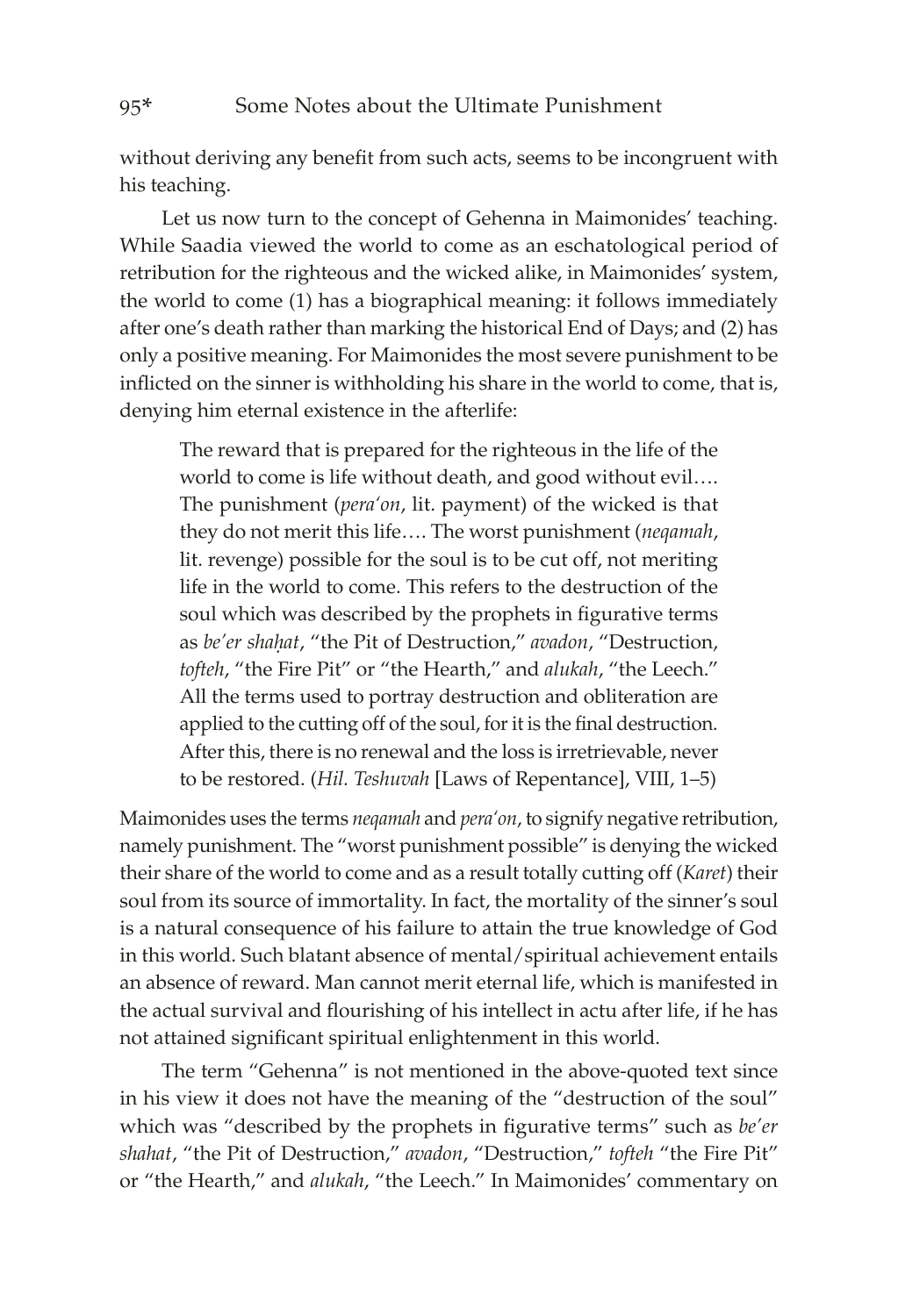the Mishnah (introduction to *Perek Heleq*), he presents two conceptions of Gehenna, one that he rejects and the other that is found in the Talmud:

| The Rejected View                                                                                                                                                                                      | The Talmudic View                                                                                                                                                                                                                   |  |  |
|--------------------------------------------------------------------------------------------------------------------------------------------------------------------------------------------------------|-------------------------------------------------------------------------------------------------------------------------------------------------------------------------------------------------------------------------------------|--|--|
|                                                                                                                                                                                                        | (according to Maimonides)                                                                                                                                                                                                           |  |  |
| Misery is "Gehenna," a place of raging<br>fire in which bodies are burned and<br>agonies of all sorts are inflicted upon<br>men. Their descriptions of these afflic-                                   | "Gehenna" is a name for the pain<br>and the punishment which will<br>come upon the wicked.<br>No specific description of this pun-                                                                                                  |  |  |
| tions are told at great length.                                                                                                                                                                        | ishment is contained in the Talmud.                                                                                                                                                                                                 |  |  |
| This group adduces proof for their<br>opinions from the words of our sages<br>and from passages in Scripture whose<br>literal meaning seems either wholly or<br>largely compatible with what they say. | [1] One teacher says that the sun<br>will come so close to the wicked<br>that it will burn them. He finds<br>support for this belief in the verse:<br>"For behold, the day comes, it burns<br>as a furnace." (Mal 3:19)             |  |  |
|                                                                                                                                                                                                        | [2] Others say that a strange heat<br>will be produced within their own<br>bodies to incinerate them. They<br>find support for this position in<br>the verse: "Your own spirit is a<br>fire which will consume you." (Isa<br>33:11) |  |  |

While in the rejected description, Gehenna is interpreted as a miraculous place, according to Maimonides' interpretation of the talmudic view, Gehenna is but a reference to the pain of punishment. Maimonides characterizes the component of burning in Hell by drawing on two rabbinical texts that do not present a mythological "place of raging fire." Both texts open with a denial of the independent existence of Gehenna in a particular place or time:

1) "There is no Gehenna in the world to come" (*b. Ned.* 8b) or

"There is no Gehenna in the future world" (*b. 'Avod. Zar.* 3b).

2) "There will be neither a day nor a Gehenna" (*Gen. Rab.* XXVI, 5).

According to these sources, the bodies of the wicked are burned either because the sun comes very close to them or because a strange heat is produced within their own bodies. Maimonides thus chose to apply to the traditional term a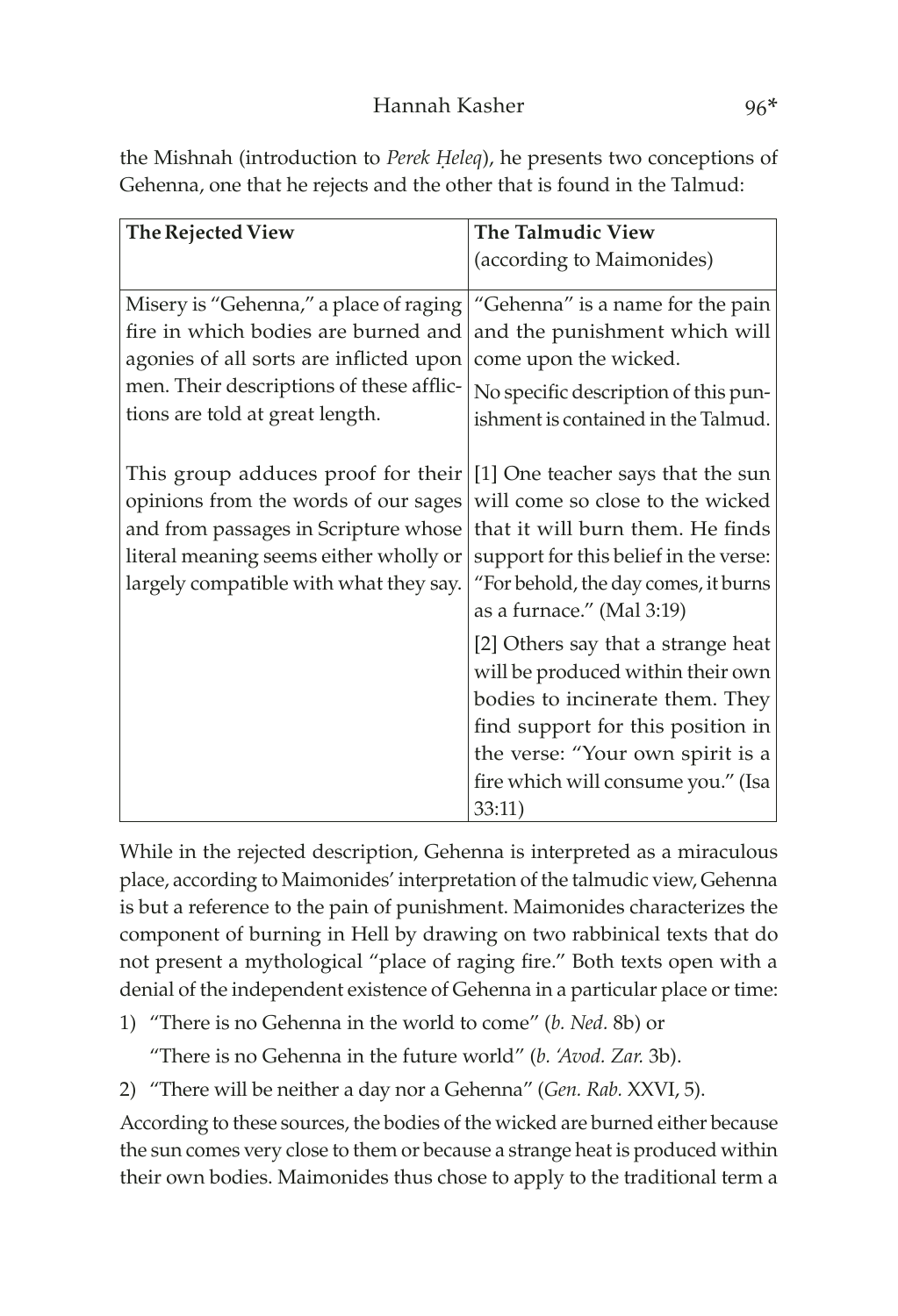naturalistic interpretation that would not require the existence of an unusual place or time. It seems, however, that even this restrictive interpretation does not sit well with Maimonides' thought. The notion that the sun comes closer to earth by deviating from its regular course is incompatible with Maimonides' thinking that the heavenly spheres persist in their astronomical courses.9 Nor is the reaction of the dead body to the inner heat burning inside it compatible with the assumption that the deceased sinner is "an insensate corpse" (*Hil. De'ot* [Laws concerning Ethical Dispositions] I, 4). Possibly, in his system the traditional belief about the existence of the fire of Gehenna plays the role of an educational myth so that its status corresponds to that of the pragmatic belief that "He, may he be exalted, is violently angry with those who disobey Him and that it is therefore necessary to fear Him and to dread Him and to take care not to disobey" (*Guide*, III, 28).10 It seems that there is no particular reason to ascribe to Maimonides the view that Gehenna signifies the suffering inflicted on man after death. Rather, according to his system, what remains forever after death is only man's Acquired Intellect and its very absence is what constitutes the absence of delight. The notion that in Maimonides' system the sinner is not punished after death is implicit in what Nahmanides (Ramban) wrote about Maimonides in the 13th century:

It appears, however, from the words of the Rabbi [Moshe ben Maimon] of blessed memory that he found no difficulty with the question of the wicked man who prospers. That is part of the kindness of the Holy One blessed be He and blessed be His name… Blessed be he who knows [the ways of] the True Judge and Righteous Ruler.

According to the approach ascribed to Maimonides, the Almighty in His kindness is merciful and does good to the righteous and the wicked alike. In contrast, Nahmanides' concluding words, which join together "True

<sup>9</sup> See, e.g., his interpretation to "Sun, stand still upon Gibeon" (Josh 10:12) in *Guide*, II, 29.

<sup>10</sup> Perhaps it is not superfluous to note that, while according to the rejected position Gehenna is where "people" are tortured (although presumably it is not the place of the best of them), Maimonides himself stresses (in Hebrew) that Gehenna is meant for the *resha'im*, the "wicked."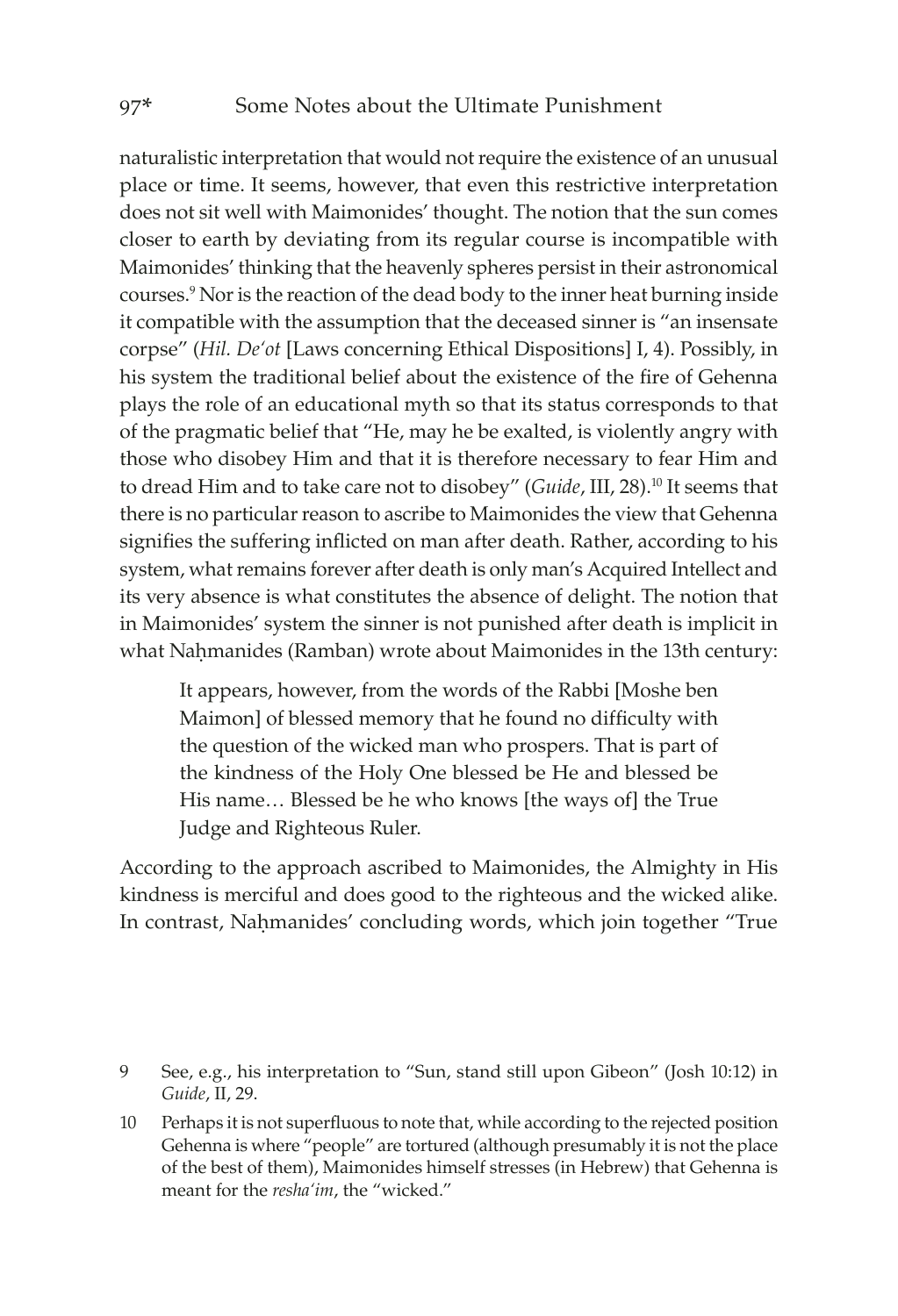Judge" and "Righteous Ruler," suggest that the wicked deserve the kind of punishment that would torment them.<sup>11</sup>

One of the moral questions that might arise from Maimonides' approach concerns the status of the wicked person who has attained the enlightenment, and therefore apparently his soul is worthy of enjoying immortality. For if reward in the world to come follows strictly from attaining enlightenment, regardless of one's actual conduct, then the connection between such attainment and moral behavior is quite problematic. For it is difficult to deny that in reality, side by side with the kind-hearted who are enlightened, the kind-hearted who are ignorant, and the wicked who are ignorant there are also enlightened individuals who are wicked. Maimonides' conception treats fairly only the kind-hearted who are enlightened and the wicked who are ignorant. As already stated, the moral problem of the wicked person who prospers does not particularly bother Maimonides. Maimonides' young contemporary, R. Joseph Ibn Aknin,<sup>12</sup> met this difficulty by responding as follows:

So is the soul of the wicked – because of its wisdom and knowledge of God the Creator, it shall ascend upwards and because of its wrongdoing it will descend downwards. And it has no rest, because while aspiring to the heights above, it keeps regretting the wrong doing, mourning in grief. Now the wise soul, that of the righteous person and the wicked person alike, does not perish even though they differ from each other. The difference between the two kinds of souls is that the one associated with the righteous person lives in pleasantness and joy while the one associated with the wicked person is doomed to punishment and rage forever and ever.

According to R. Joseph Ibn Aknin, the wicked person who has acquired true knowledge of God attains the immortality of the intellect thanks to his wisdom, thereby coming close to the high level of divinity. But because of

11 Among the critics of this view the Maharal, who speaks of the importance of believing in future punishment in the afterlife, stands out: "The blessed God pays the wicked for his deed not in this world but after death… Unlike those men who do not believe in Gehenna at all and all they believe is that the soul conjoined the intellects, in which case Gehenna will not be here at all" (*The Book of Divine Power*, 47).

<sup>12</sup> Cited in Hirsch Edelman, *Divrey Hephetz* (London: n.p., 1853), 26–27.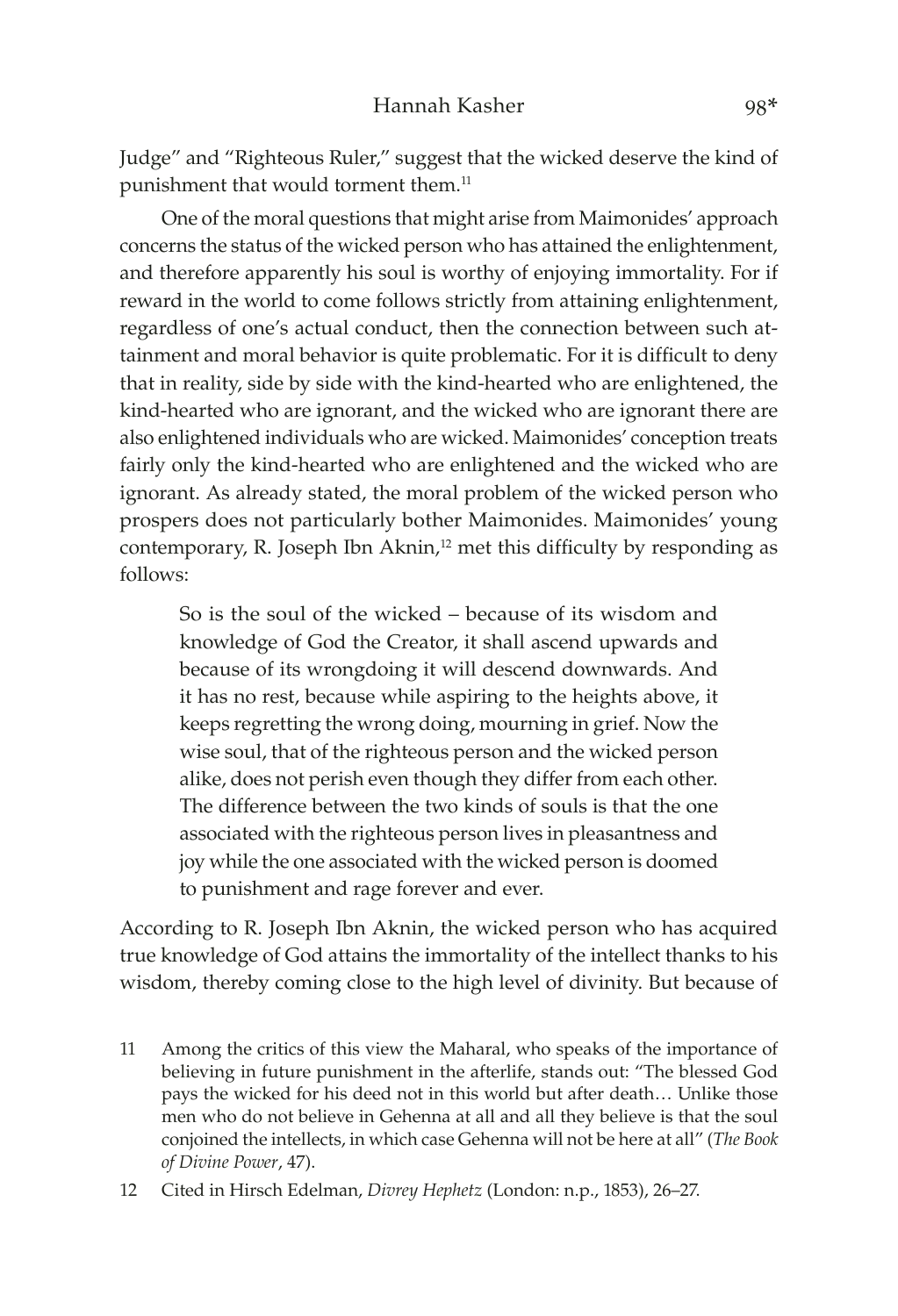his wrongdoings, he is supposed to be punished and suffer, thus descending to the lowest Hell. Thus his soul is in the grips of the constant pain of restlessness due to the frustrating discrepancy between its dreadful resting place and its lofty aspirations. From the perspective of Maimonides' system, however, it is hardly conceivable that an actual, immortal intellect is found in such a miserable state of emotional receptivity. In fact, greater fidelity to Maimonides' system is shown by one of his thirteenth-century followers, R. Jacob Anatoli. In his homiletic work entitled *Malmad ha-Talmidim* (a Goad to the Students), Anatoli states: "*Gehenna* is the opposite of everlasting life, which means that it is its absence" (section *Va-Yetze*).13

\*\*\*

As a utilitarian par excellence, Maimonides must have rejected the traditional notion of Gehenna. There were, however, some Jewish thinkers who sought to incorporate the requirement of suffering after death into the utilitarian doctrine. A systematic analysis of the rationalization of Gehenna according to this view was introduced by R. Nissim Gerondi (the RaN) of the beginning of the 14th century in his *Derashot* and by his disciple, Hasdai Crescas (1340–ca. 1410), who added some of his own expansions in his work entitled *Or Hashem*. The RaN discusses divine punishment as follows:

> As Scripture says, "Just as a man chastises his son, so does the Lord, your God, chastise you" (Deut 8:5). This analogy means that whenever God chastises us, He follows two rules. One of them is that the father's punishment of his son is never equal to the sin committed by the son; rather, it is invariably less severe than the transgression itself. The other is that the punishment is imposed on the son not for its own sake but rather to straighten the son… The first rule is that God never punishes humans in equal measure to their sins… The second rule is that the punishment meted out by God is just a means aimed to straighten up the sinner -- or to protect others, so that they do not emulate the wrongdoings of their fellow-mates. (*Derashot* 10).14

In this context, the punishing God is presented through the image of a father who punishes his son leniently, making sure that the punishment is less

- 13 Jacob Anatoli, *Malmad Hatalmidim* (Lyck: Mekizei Nirdamim, 1866), 28a.
- 14 Nissim Gerondi, *Derashot ha-RaN* (Bnei Brak: Mishor, 1996), 225–26.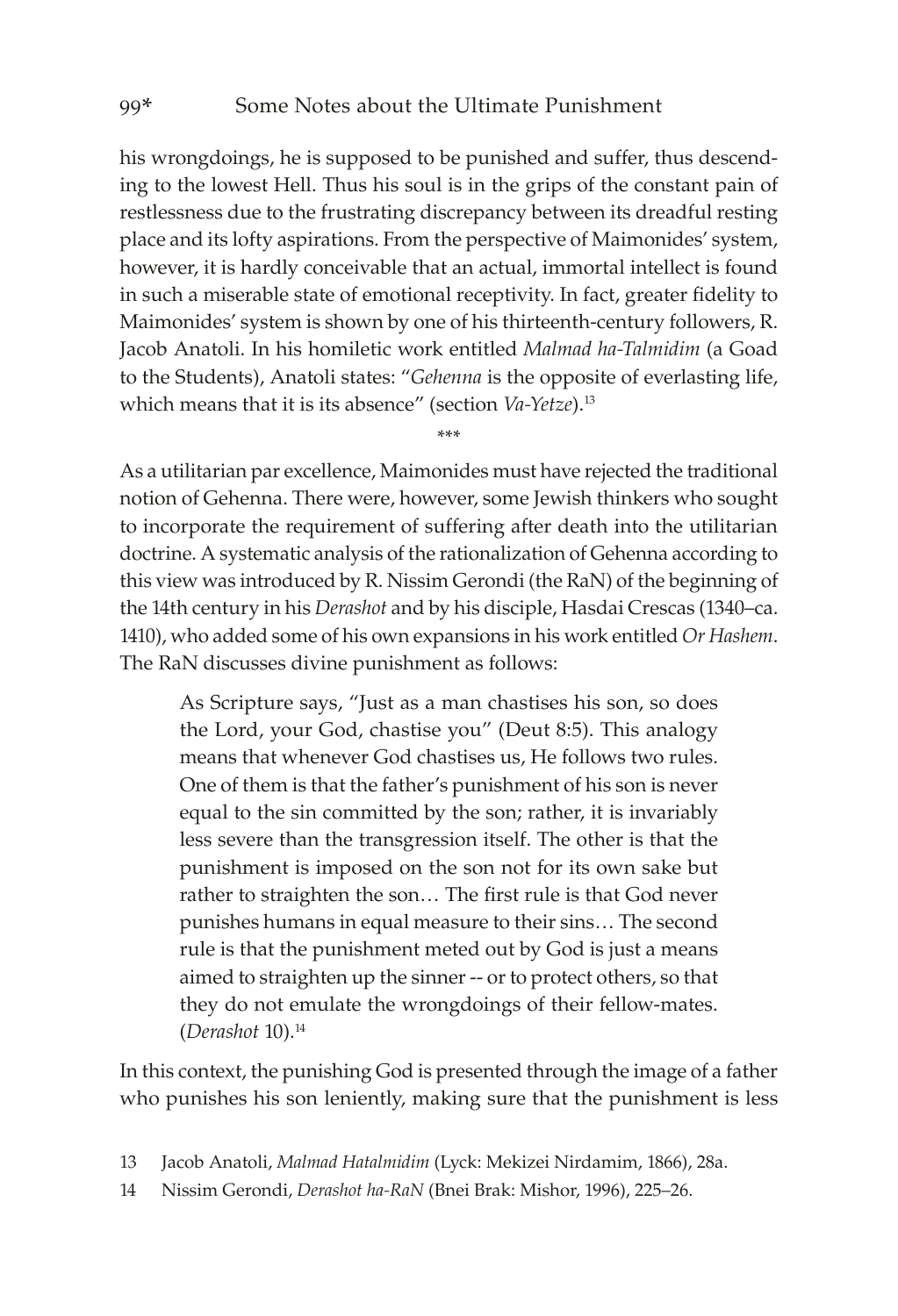severe than the sin and administered only for the son's own good. By using the image of the benevolent father – rather than the conventional image of the judge – the RaN conveys that punishment is neither justice for its own sake nor measure for measure. And yet the punishing God is somewhat different from the father: God punishes the sinners not only for their own benefit but also in order to teach others a lesson. As the analogy between father and God seems to suggest, all the members of society are God's children. R. Hasdai Crescas adds the following to his teacher's words:

"Just as a man chastises his son, so does the Lord, your God, chastise you" (Deut 8:5). For it is known that a father chastises his son neither for the purpose of taking revenge nor for the sake of doing justice, but rather for his son's benefit. Similarly, when God chastises man, He does so neither out of the intention to take revenge of man nor for the purpose of administering justice, which is appropriate only if man acts totally on his volition, without being forced by any external constraints. Rather, His intention is to do good to the nation as a whole and it is this principle that guides Him. (*Or Hashem* II, 5, 3).15

Following the RaN, Crescas denies that divine punishment is motivated by revenge and ascribes to the father the wish to "benefit" his son. He also accounts for divine punishment by offering a utilitarian rationale: "to do good to the nation as a whole." He proposes, however, another argument, which probably derives from his own particular outlook of the world: Just as it is inconceivable that a father would punish his son "for the sole purpose of doing justice," so it is inconceivable that God punishes man for the sole purpose of doing justice. The rationale proposed by Crescas originates in his deterministic conviction. He believes that punishment as an instrument of justice is justifiable only provided that "man acts totally on his volition, without being forced by any external constraints." R. Nissim Gerondi insists that

whenever God punishes man in this world, He does so with the view of achieving one of two things:

(1) to straighten the sinner himself, so that he will turn back from his evil ways;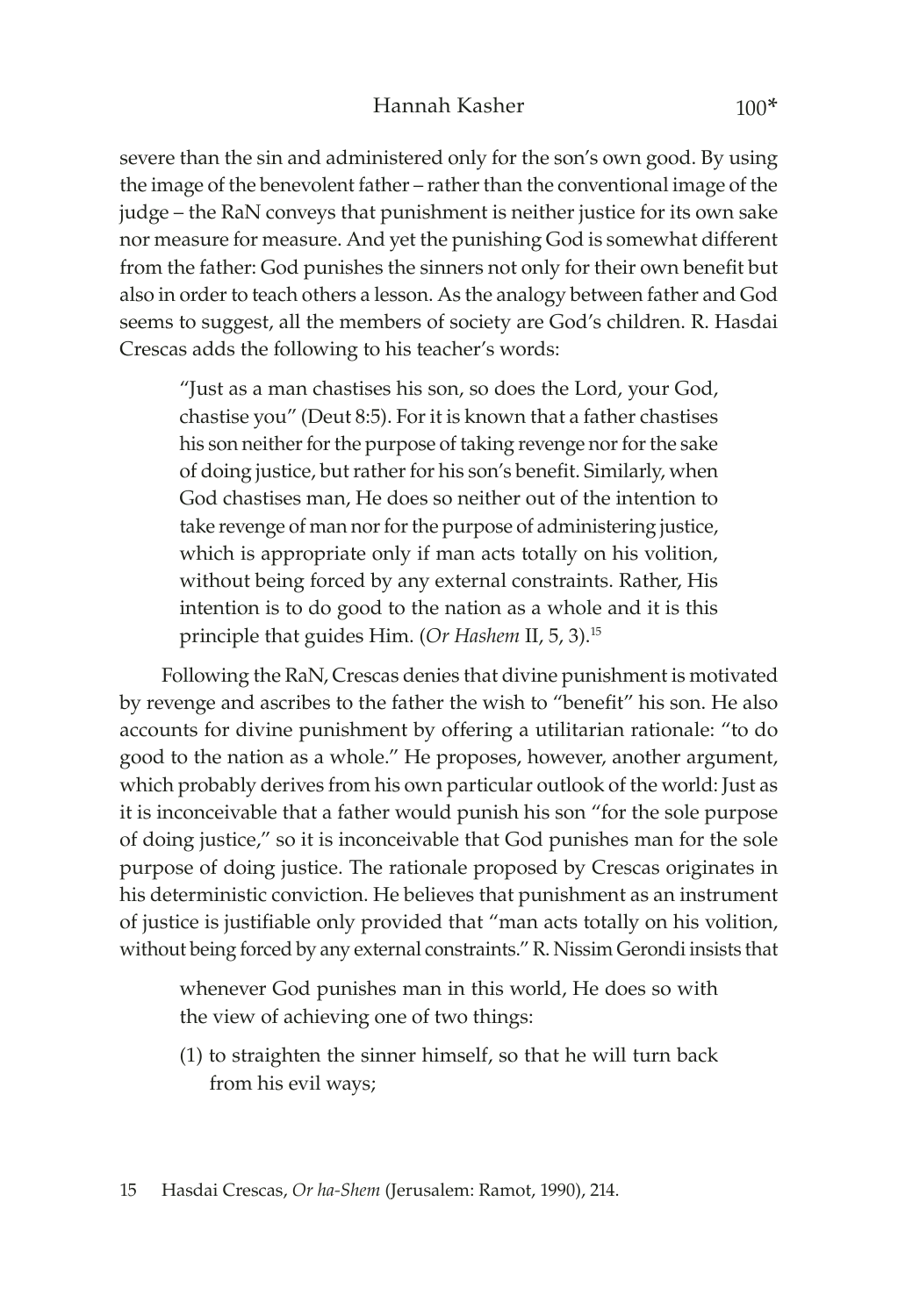### 101\* Some Notes about the Ultimate Punishment

(2) If the sinner does not clean up his act, to straighten others so that they will not be as bad as he is (*Derashot* 10).

Note that all these things apply only in *this world*. In the world to come after death things are different:

But the punishments in the world to come cannot be like this:

- (1) The soul is not subject to further straightening in the afterlife but will remain forever as it was when it separated from the body;
- (2) Furthermore, the purpose of such punishment cannot possibly be to straighten others because is totally hidden from the sensory and mental perception of the inhabitants of this world.

It follows that we cannot justify the punishment after death in the same way that we justify the punishment in this world. Punishment in the world-to-come does not benefit the deceased individual because it will not improve his conduct. Nor does a punishment of this sort deter any of the inhabitants of this world. The claim that for justice to be effective it must be seen and not only done has no bearing in this context. Therefore R. Nissim felt the need to justify the traditional punishment in Hell on other grounds. First he offers an explanation for why eternal punishment is necessary:

If so, since in the eyes of God, punishment is neither a good thing in itself nor is it self-oriented, something performed for its own sake, we shall have to say that it is a natural matter… resulting from the faults it has accumulated in this world. For just as it is impossible for a person to cut off one of the nerves in his body without feeling pain, so it is impossible for any of us to rebel against God and die while clinging to our rebelliousness without being inflicted by this punishment. And this is what is visible in the eternal punishments in the world to come. (*Derashot* 10)

If punishment after death is everlasting, then it is also presented as an inevitable outcome that impacts the sinner's soul: just as there are natural consequences to the nervous system if one of the nerves is injured, so there are natural consequences to the rebellion against God. Damage to the nervous system results in physical pain. Similarly, rebellion against God results in painful and restless death. As I have mentioned earlier, Saadia compared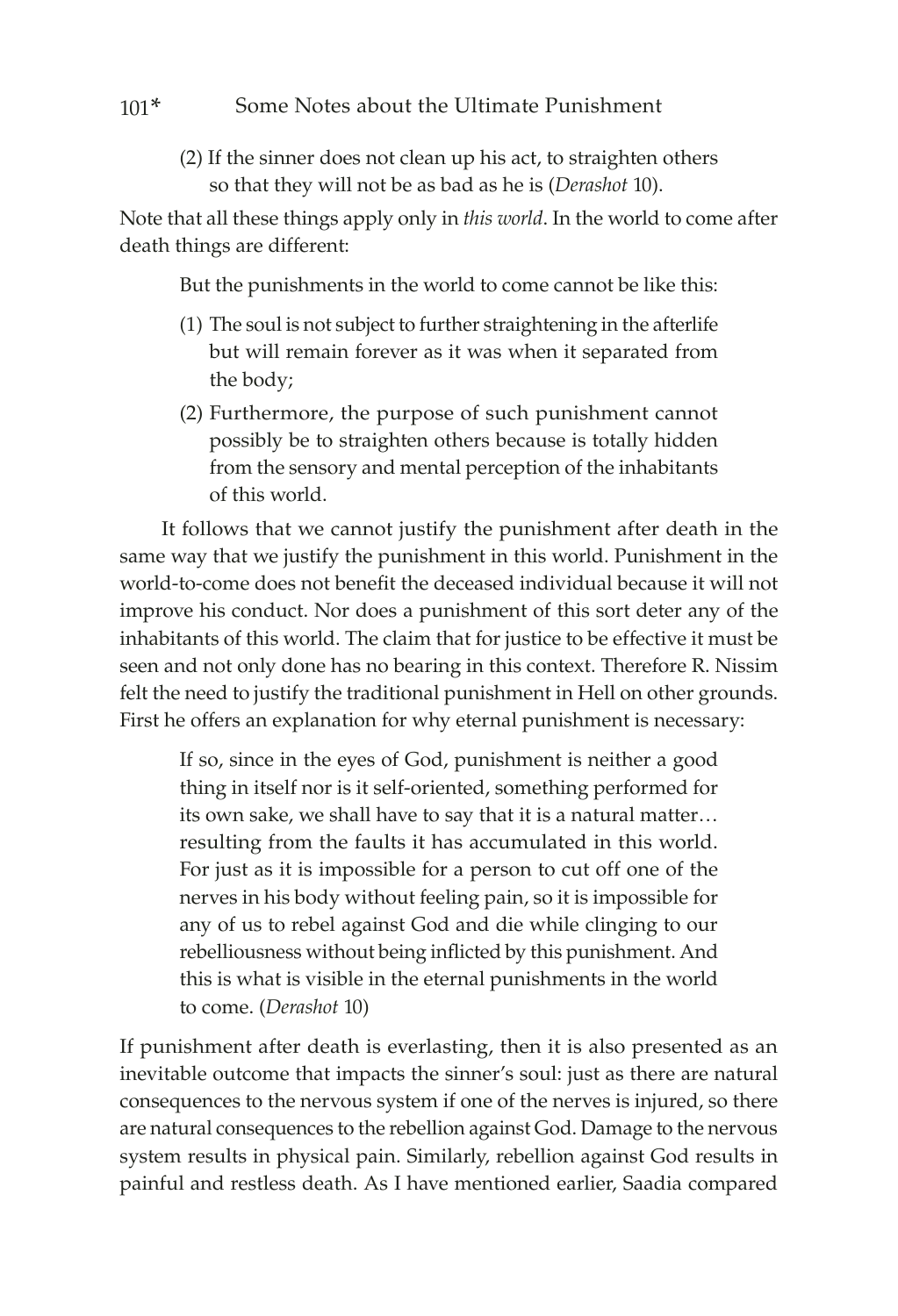punishment to a natural consequence of carelessness, such as falling into a hole in the ground on a dark night.

Crescas, who did not believe that humans have free choice, justified punishment in general in a similar way:

If retribution and punishment were to follow from the deeds and transgressions as the effects follow from the causes, they would not be viewed as injustice. Similarly, it is not a matter of injustice when someone comes too close to fire, whether deliberately or involuntarily, and gets burned (*Or Hashem* II, 5, 3).16

For the *temporary* punishments in Gehenna the RaN offers further justification:

… This grief will lead the soul toward a good purpose so that it may enjoy the radiance of the Divine Presence. But precisely by what process the cleansing and purifying take place is beyond our grasp both visually and mentally. And if we open our mouth and suggest anything by virtue of reasoning and inferring from our sages' words, we will be like dreamers. Therefore it is better for us to keep silent. I am only making this point because the matter at hand has led me to it by way of association. (*Derashot* 10)

In other words, according to the RaN punishment is beneficial—in some mystical way—to the entity that remains of the sinner, namely the soul. After the punishment, the soul is purified and ready to enjoy the splendor of the divine presence. While the RaN admits that he does not know how this is done, his disciple, Hasdai Crescas, goes one step further to explore the problematics of this process. If, as Maimonides suggested, all that remains of the deceased at the end of the process is the intellect in actu or the intellectual cognition, then, Crescas asks, "How can cleansing or decay be conceived in the spiritual substance?" (*Or Hashem* III, 1, 3, 3).17 He answers by speculating that the immortal soul's capability of experiencing supernal delight requires us to assume that "The soul is substance besides the enlightenment." The

16 For the conception of Gehenna in Crescas' teaching along with a discussion of its relationship to Nahmanides' conception, see Sara Klein-Braslavy, "Gan-Eden et Gehinnom dans le système de Hasdai Crescas," in *Hommage à Georges Vajda: etudes d'histoire et de pensée juives*, ed. Gérard Nahon and Charles Touati (Louvain: Peeters, 1980), 262–78.

17 P. 335.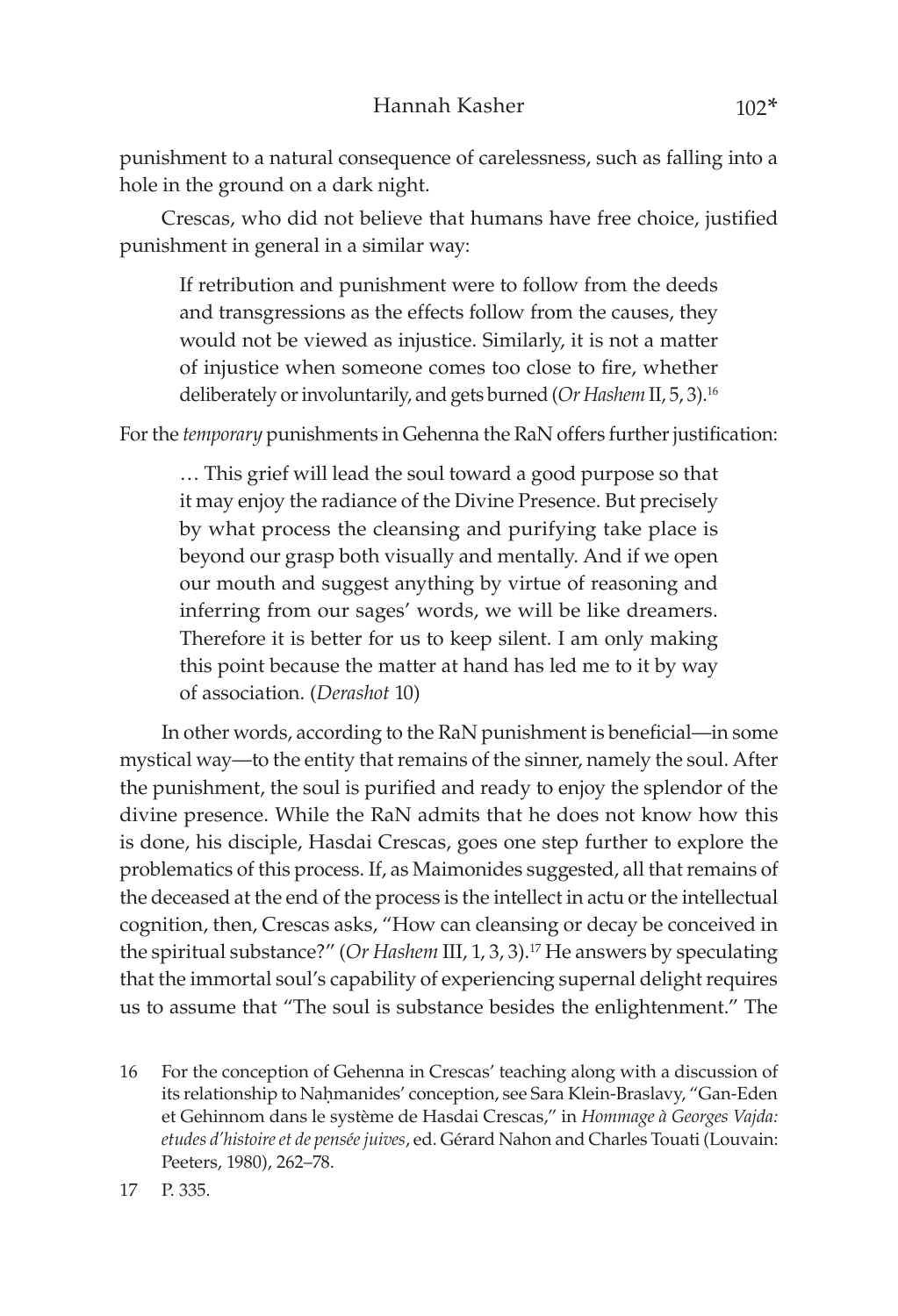soul that remains after one's death also consists of a potential receptive power capable of experiencing sensory perceptions. Gehenna, cleansing and decay, are all processes that take place in the receptive power when it fails to perform what is required of it. Following Maimonides, who associated Gehenna with the pain inflicted on the wicked (when they experience the absence of Paradise), Crescas clarifies that Gehenna signifies the intensity of the pain inflicted on the wicked by the fire of Hell:

So the soul of the rebellious transgressor, once it separates from the body, will reach intense pain… It was compared to the pain of burning and was designated 18הגיהינום״ ״אור) *b. 'Eruvin* 19a and more), it being the most subtle doers perceived in the senses (III, 1, 3, 1).

When pain intensifies, the receptive power is damaged to such an extent "that the last decay is the loss of preparation, which is innate to the substance of the receptive power, as if what remains is a naked spirit without preparation" (III. 1, 3, 3). This state of mind is captured by the sages metaphorically, furthering the metaphor of the fire of Gehenna: "And this is what is designated ashes, namely the leftovers of the burnt thing that was consumed in the fire." This is the absolute absence of the human being in its totality of body and soul: "their souls perish and their body perishes and they turn into ashes" (*S. ᶜOlam Rab.* 3)

Sometimes, however, the process does not end with total destruction, and this marks the merciful possibility of the soul's cleansing and purification:

But when he is not in the last stage of decay, he may be subject to temporary cleansing, as He in His wisdom shall decree, after which cleansing the soul shall stay at this stage. And this is due to the mercy of God may He be blessed and may His name be exalted forever (III. 1, 3, 3).

Thus, the RaN and Crescas introduce both a utilitarian approach to punishment, whereby God is characterized as a benevolent father who is gracious and abundant in loving kindness, and an attempt to justify the existence of Gehenna after death as beneficial to the condemned person himself by providing a soul-transforming cleansing process. Both thinkers entertain the possibility of punishment in Hell that is limited in time, after